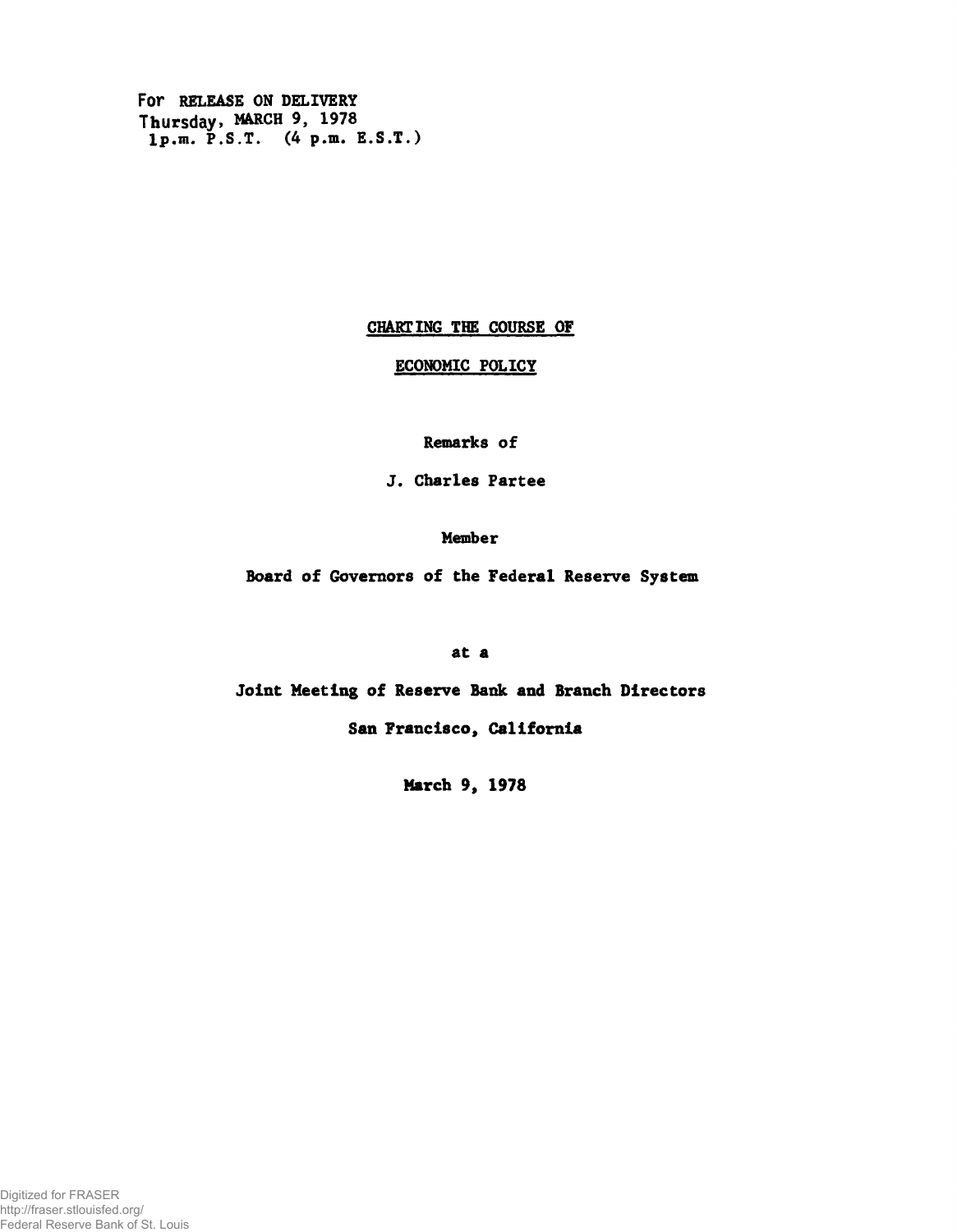Charting the Course of Economic Policy

As one of the principal instruments of national economic policy, the conduct of our monetary affairs plays an important role in shaping the behavior of the United States economy, both in the short run and over the longer sweep of time. If the Federal Reserve makes possible the provision of too much money and credit, the result will be to exacerbate the inflationary tendencies already all too evident in our economic performance. If, on the other hand, too little money is created the effect will be to restrict unduly the public's purchasing power and to risk an inadequate generation of demands compared with our capacity to produce goods and services; the outcome, in this case, may be a disappointing rate of growth and, perhaps, economic recession.

Any such simple theoretical statement of the power of monetary policy, however, grossly exaggerates the range of options that policymakers have. As a practical matter, it usually seems to me that the position we must take is "in between." We find ourselves in between those who would urge maximum economic stimulation, so that material progress would be achieved and more jobs created for the unemployed, and those who would urge that purchasing power be limited, so that inflation may be discouraged and eventually brought under control. We find ourselves in between those who would advocate stabilizing or reducing interest rates, so that the cost of credit would not add its bit to the inflationary burden, and those who believe we must limit and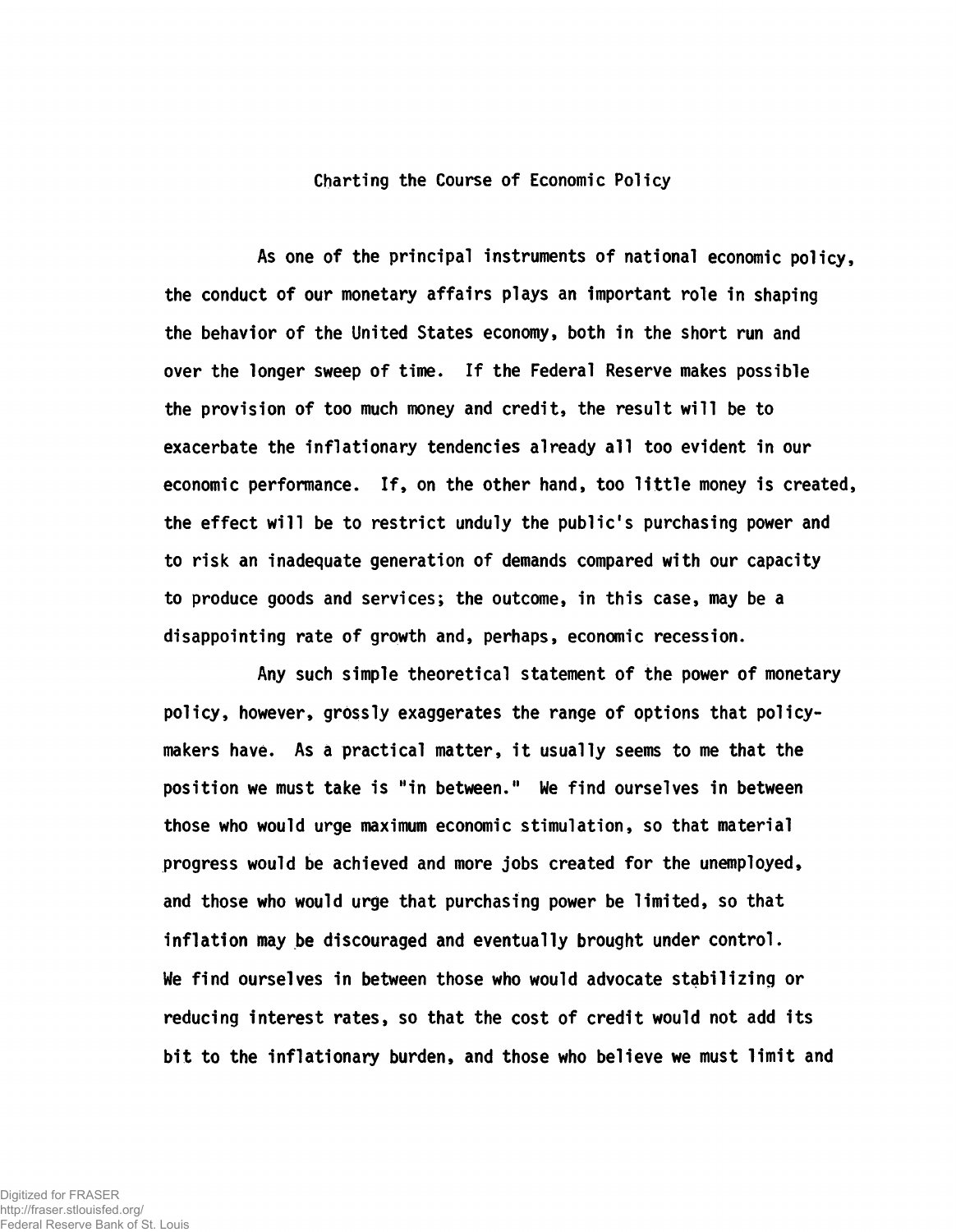gradually reduce growth in the monetary aggregates, which provides more fundamentally the fuel for continued inflation. And we stand in between those who would emphasize short-run economic performance, even at the risk of building problems for the future, as versus those who advocate seeking always the best conditions for balanced longer-term economic growth, even though this might mean a less robust short-run outcome.

My point in outlining these opposing views is not to seek sympathy for the policymaker's plight, but rather to dramatize the very real and fundamental economic choices involved. Each position has a sizeable body of adherents and each is argued forcefully from time to time in one public forum or another. Moreover, each approach has some economic logic behind it and represents a point of view that needs to be taken carefully into consideration. It is not surprising, therefore, that in a democratic society the policy options adopted tend to be compromises. We cannot afford to focus single-mindedly on one economic objective, no matter how desirable its achievement might be, when the society has multiple goals. Instead, it is my observation that the only real choice policymakers generally have is to seek a reasonable balance between employment and inflation objectives, between interest rate and monetary growth considerations, and between short-run and longer-term economic performance. The result may well be the optimal one that can be achieved under the circumstances, taking into account the whole range of economic objectives to be served, but by its very nature it will not be fully satisfying to anyone.

**-** 2**-**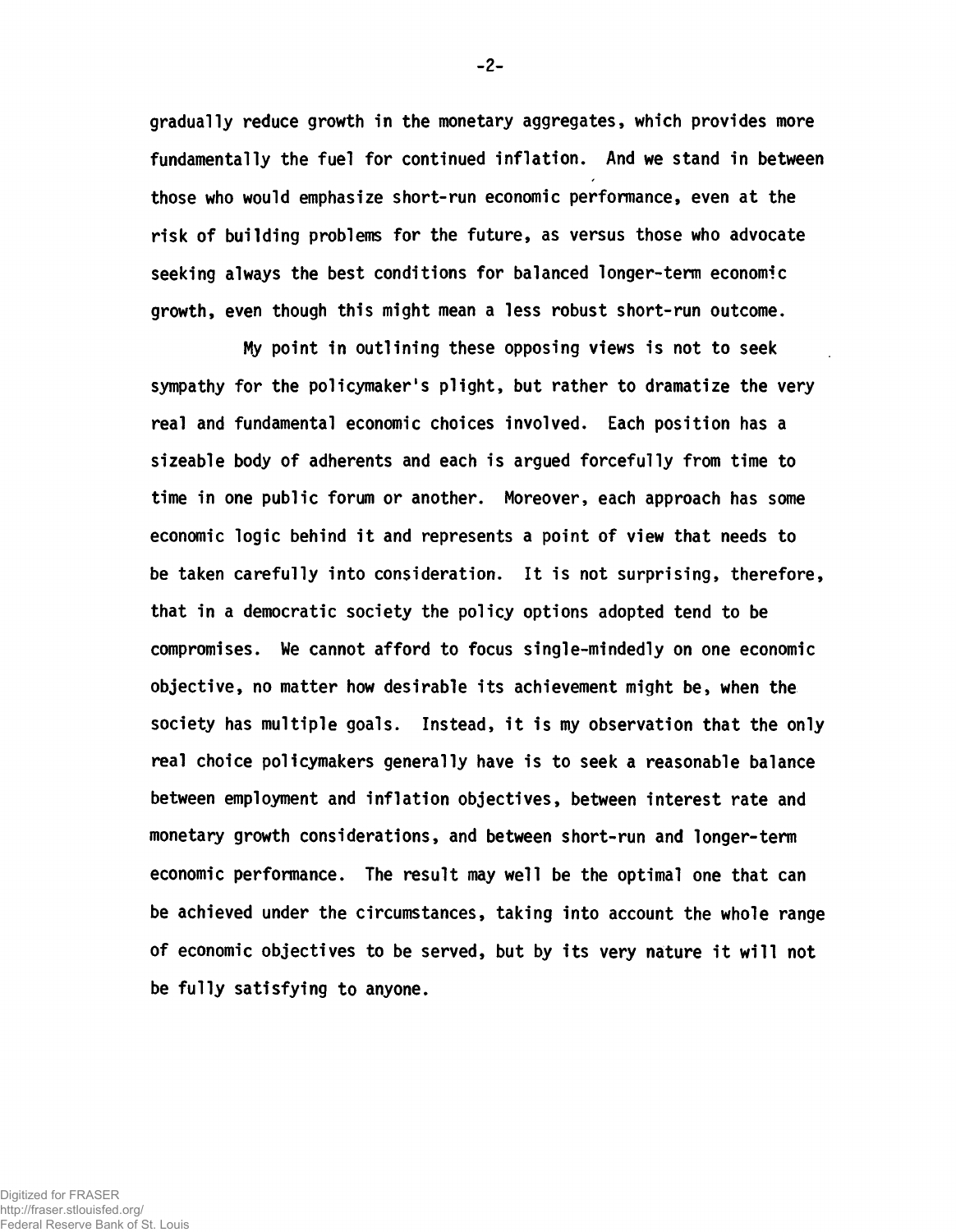Another aspect of national economic policy that I would like to emphasize is that policy choices can only exert a degree of influence on the performance of the economy— they cannot determine the outcome. This may seem an obvious truism, but I think that there has been a strong tendency in recent years to exaggerate the cause and effect relationship between actions in Washington and developments in the economy. Policymakers cannot determine the weather, or offset the effects of a crop failure, or mandate the decisions of economic power groups— whether they be coal miners or the cartel of oil exporting countries. And the public's response to policy actions can be quite variable, depending as it does on the state of confidence, perceptions as to the desirability of the actions, and rational expectations as to the probable effects. In the case of monetary policy, for example, we have found that the linkages between our actions and their economic effects are a good deal looser than we used to believe. A smaller increase in the money supply can sometimes be associated with stronger expenditures, if people are becoming more confident, while a larger increase may bring a less than proportionate rise in spending, if people become more fearful of inflation and future prospects.

We spend a great deal of effort at the Federal Reserve, therefore, on detailed analysis of the current economic situation and near-term outlook. Information from many independent sources is gathered and considered, including the use of econometric models, the analysis of all the various statistical series on financial and nonfinancial developments, and a careful monitoring of the comments and views of the Federal Reserve

-3-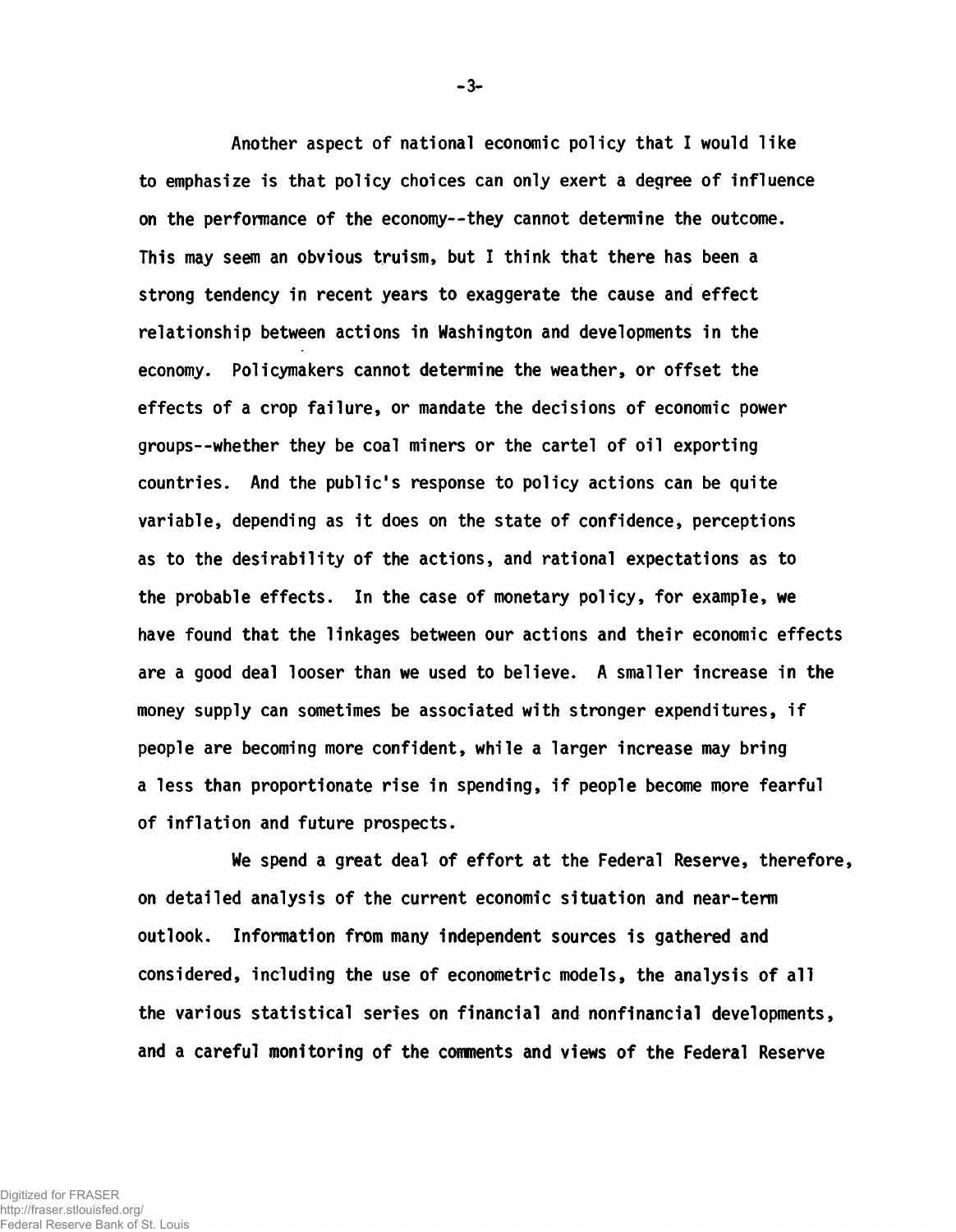Bank directors and business and community leaders such as are represented here today. This close attention to the immediate situation is all to the good, since it is the economic environment' of the time that will primarily determine the monetary policy actions to be taken and the setting of near-term objectives for economic performance that are practicable and seem achievable. At present, our analysis would Indicate that conditions are relatively favorable, once we can shake the temporary effects of unusually bad winter weather over most of the country and assuming that the difficult coal strike problem can be resolved before serious economic damage is done. Real growth in the economy should continue this year, albeit at a moderate pace, and the problem of inflation— though remaining very serious— hopefully will not become more acute.

Admittedly, these prospects are not particularly satisfying in terms of making good progress toward the nation's twin longer-term goals of full employment with reasonable price stability. Even after another full year of moderate economic growth, the unemployment rate is likely to remain significantly higher than we had become accustomed to earlier in the postwar period. And even if inflation does not intensify, the basic inflation rate of the past couple of years--one of around 6— 6-1/2 per cent— is likely to persist. The fact is that both unemployment and inflation are very difficult, stubborn problems, and that they will require a great deal of work over a long period of time to correct. The solution, moreover, requires not just the intelligent use of fiscal and monetary policies, but also the development of specific programs directed to the particular structural problems that confront us.

-4-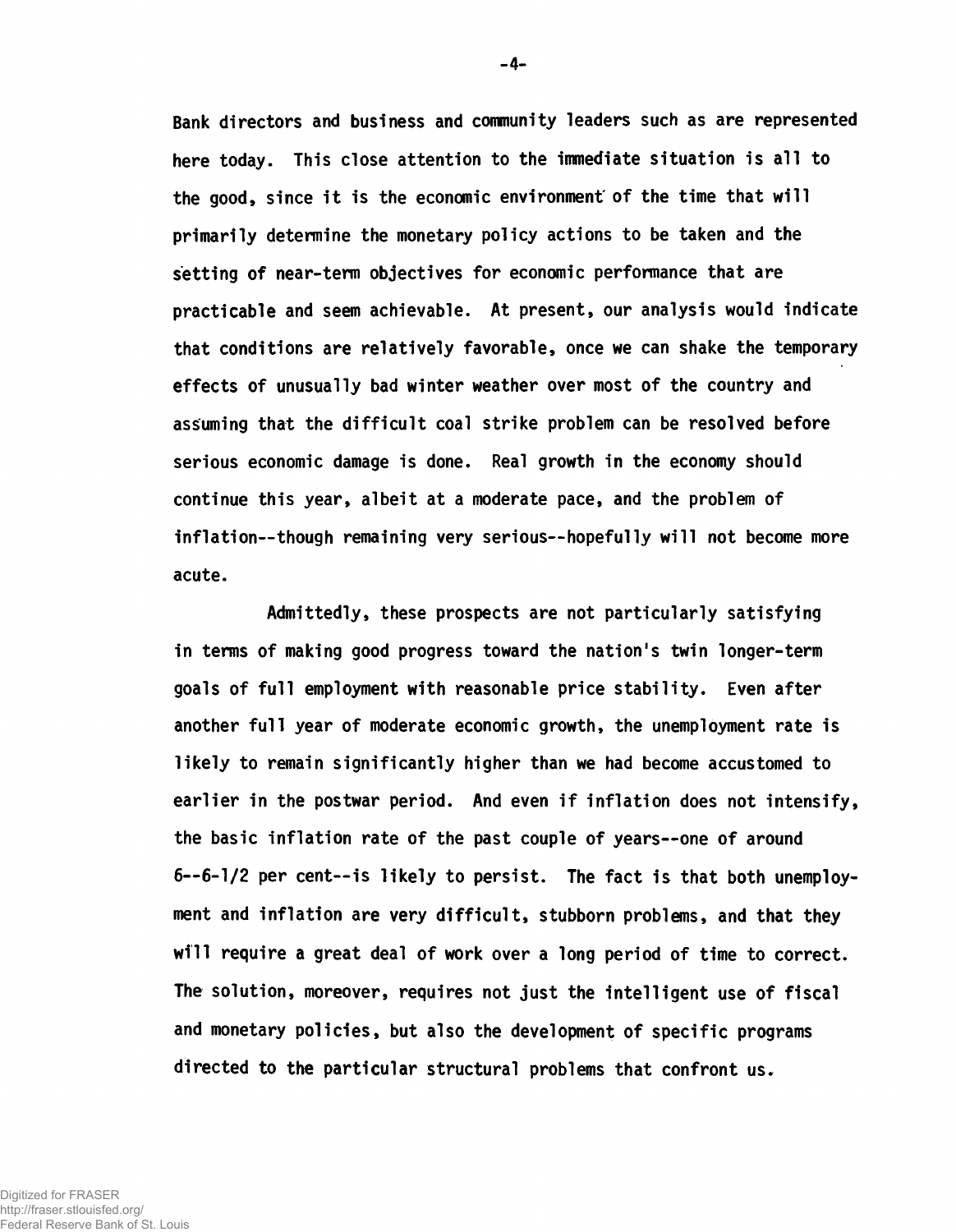Some of our present difficulties in achieving a good economic performance stem, no doubt, from inappropriate past public policies. The minimum wage laws, for example, have the effect of denying employment opportunities to teenagers possessing only limited skills, while some of the rulings of the Federal regulatory commissions serve to constrain competition and raise average prices. But a sizeable share of the problems, I believe, have their roots in very long-term changes in the characteristics of our economy and the behavorial responses of our citizens. Since these changes are so gradual, their influence is often overlooked in the continuous evaluations and reevaluations of the current economic scene. But they are occurring, and their influence can be profound. There is undoubtedly a long list of such trends, of varying degrees of importance. But I have gradually become aware of four major developments— ground swells, so to speak— that I believe to have importantly conditioned our economic environment and will continue to do so for many years to come.

First, I would note the increasing threat of recurrent materials shortages as world economies continue to expand. The leading example currently, of course, is energy. For the moment, there may be a physical surplus, as I understand is the case on the West Coast. But with demand having grown for many years at rates well in excess of newly discovered supply, it seems clear that the restricted availability of usable energy resources will become a serious constraint on the character and extent of future economic expansion. At the least, we are subject to

- 5-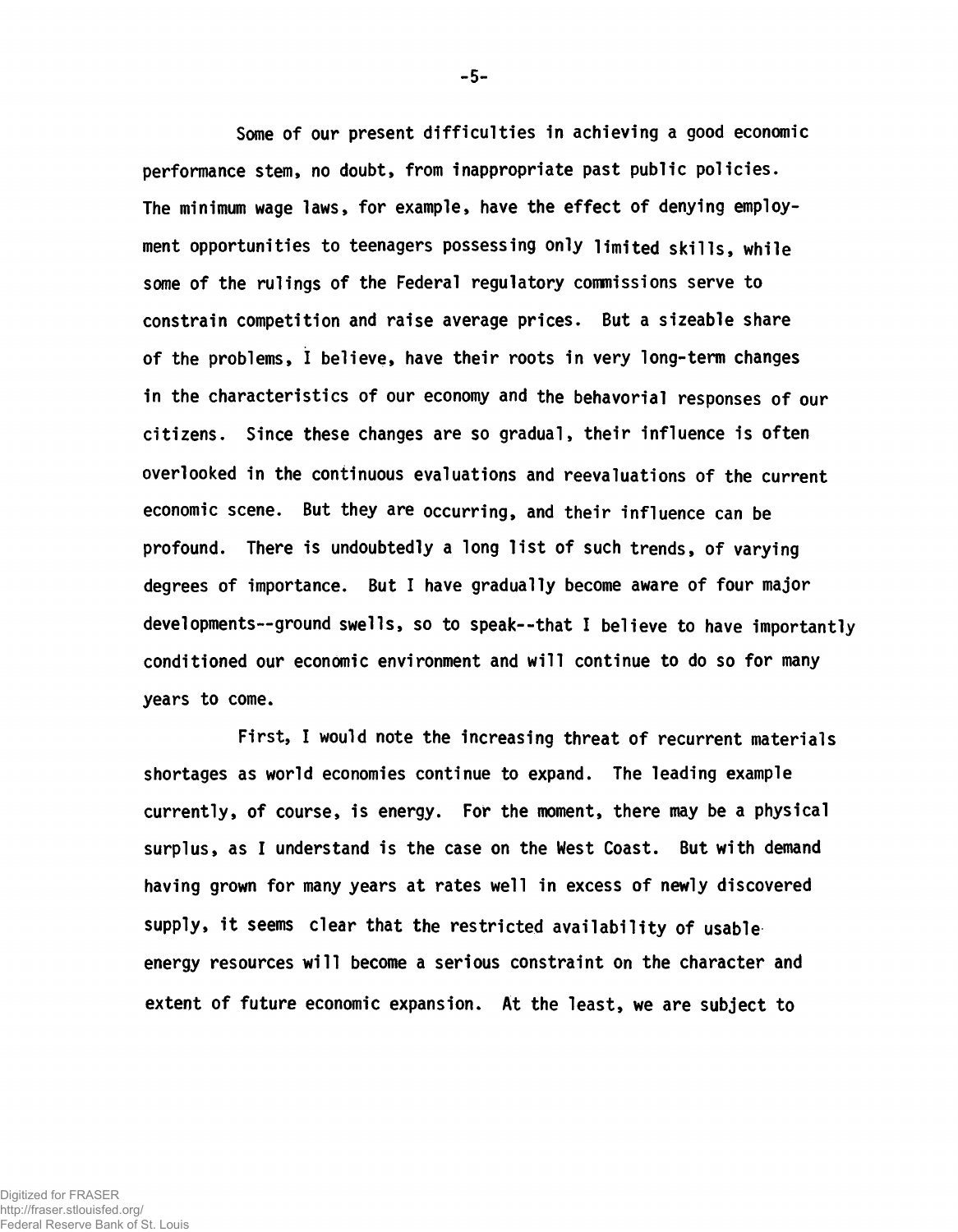sharp increases in energy prices, which will importantly influence decisions as to the factor inputs in the production process and the location of new facilities with respect to supplies and markets. The need to begin to alter our ways is clearly recognized in the current push for energy legislation.

Probable energy shortages, however, are only the most dramatic example. There are other potential supply problems that could bring unexpected economic shocks in the period ahead. Food is now in relatively ample supply, following several years of favorable growing conditions. But we cannot count on continued good crop years, and it is instructive to remember that the World Food Conference was convened in Rome on an emergency basis as recently as the fall of 1974. Limited availability of other materials--copper, bauxite, nitrates, paper pulp— has threatened in the past, and probably will do so again, especially with growing world demands and the recent shortfall in new investment. The effect of unexpected shortages, it should be remembered, is almost always to push up sharply the prices of the commodities in short supply. This, in turn, tends to set in train compensating adjustments of an inflationary character, as we learned in the 1973-74 episode of double-digit inflation.

The second profound change I would bring to your attention is the major shift that has been taking place in our population mix. Since 1960, the birth rate in the United States has dropped 40 per cent in relation to the total population, and there has been a 52 per cent drop in average family size for women of child-bearing age. This unprecedented decline, I believe, has already had vast implications for our economy. It has brought not only a relative, but in some instances an absolute,

-6-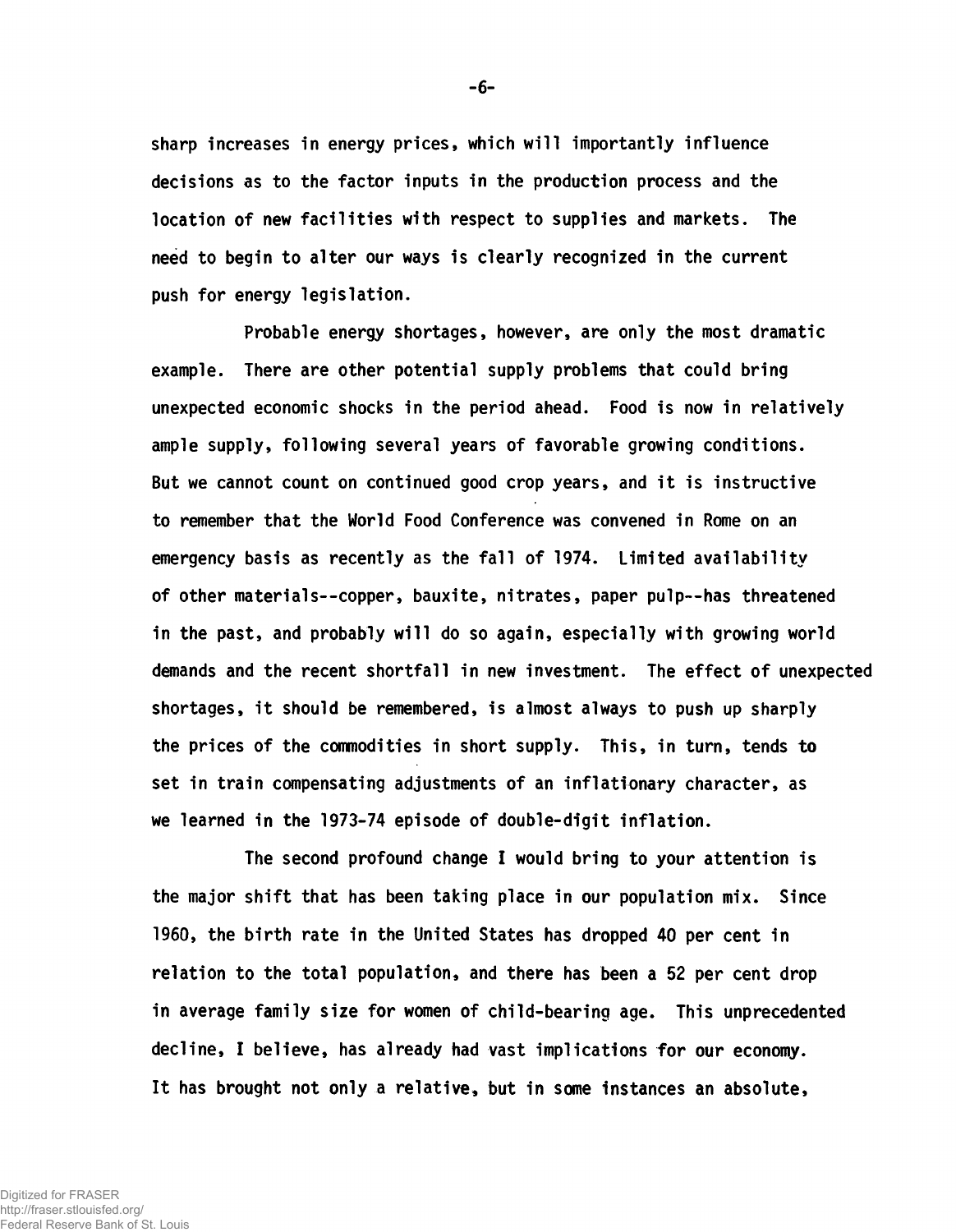decline in the child-oriented market for goods and services, including schools, some hospital facilities, and the size and character of housing market demands. It has freed many women to look for employment opportunities outside the home, so that the proportion of adult women (ages 25-54) in the labor force has grown from just 40 per cent as recently as 1955 to 60 per cent currently. And it will in time be adding to the real cost of supporting the elderly, as the proportion of people 65 and over grows from 10 per cent of the population in 1960 to 11 per cent in 1980, and a projected 12 per cent in 1990.

It seems to me that some of our policy problems have been, and will continue to be, aggravated by these population trends. As more women have actively sought work, for example, the economy has needed to generate more and more jobs in order to keep the unemployment rate down. Because of the change in market orientation, moreover, some skills (such as teachers) are in oversupply. And the cost of providing benefits to the rapidly rising numbers of retired workers was, of course, a significant consideration in the revamping of the Social Security system this past year.

A third major trend that cannot be considered an unmixed blessing is the continuing shift in population to the sunbelt--broadly defined as the West and the South. For the United States as a whole, population growth from 1970 to 1976 totalled 11-1/2 million, of which all but 1-1/2 million was located in the Western and Southern states. For the 1970-75 period, aside from the natural increase (births minus deaths), there was an actual outmigration from the North— a broad band of states that still account for fully one-half of our total population.

-7-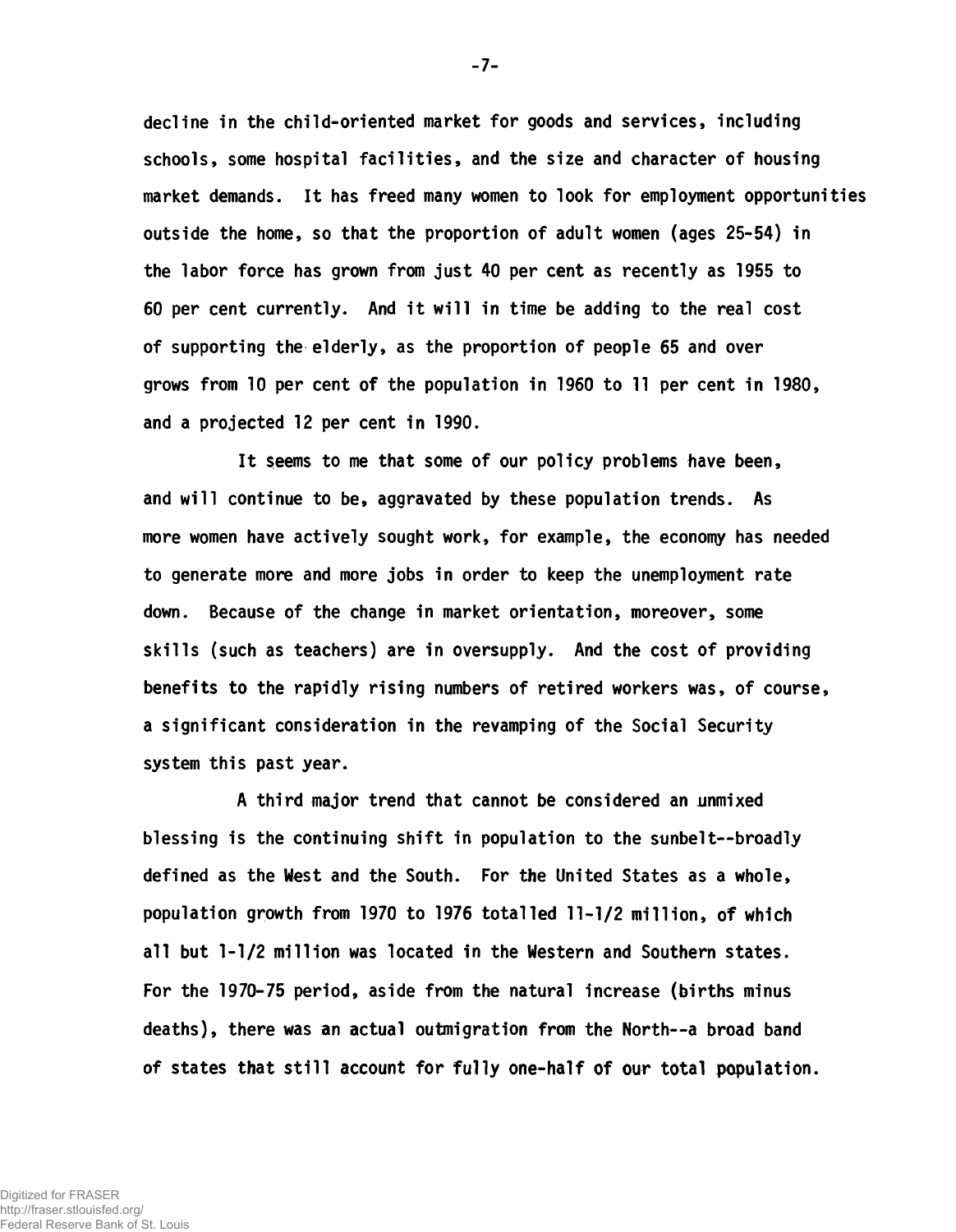This movement to the sunbelt appears to have slowed 1n the mid-1970's, perhaps reflecting economic conditions, but I can see no basis for expecting that the trend will not reassert itself and perhaps intensify. The rising cost and uncertainty with respect to future energy supplies is a new factor among many tending to encourage this relocation.

The shift in population represents an important economic opportunity for the growing regions, but it also imposes substantial costs on both the developing and the mature areas of the country. For the developing regions, the necessary economic infrastructure— roads, schools, water, power--must be provided, and the cost and difficulty of maintaining environmental standards is heightened. For the mature areas, the same infrastructure tends to become underutilized. Costs continue to go up in part because of the characteristics of those left behind, and the economic tax base tends to level off or contract, adding to financing problems. In general, of course, there is a more bullish tone to the discussions of prospects for those in the sunbelt. In meetings with Federal Reserve Bank directors from around the country, I have noted in recent years a pronounced difference in comments about economic conditions that appears to be directly correlated with geographic location.

The fourth and final trend that I want to bring to your attention is the intensification that has occurred in inflationary bias. In nearly 30 years as a practicing economist, this seems to me to have been the most persistent trend of the postwar period. It used to be said that our economy tended to generate higher price levels over time because there was a ratcheter fect->prices rose during economic booms but resisted decline during recessions.

**-** 8**-**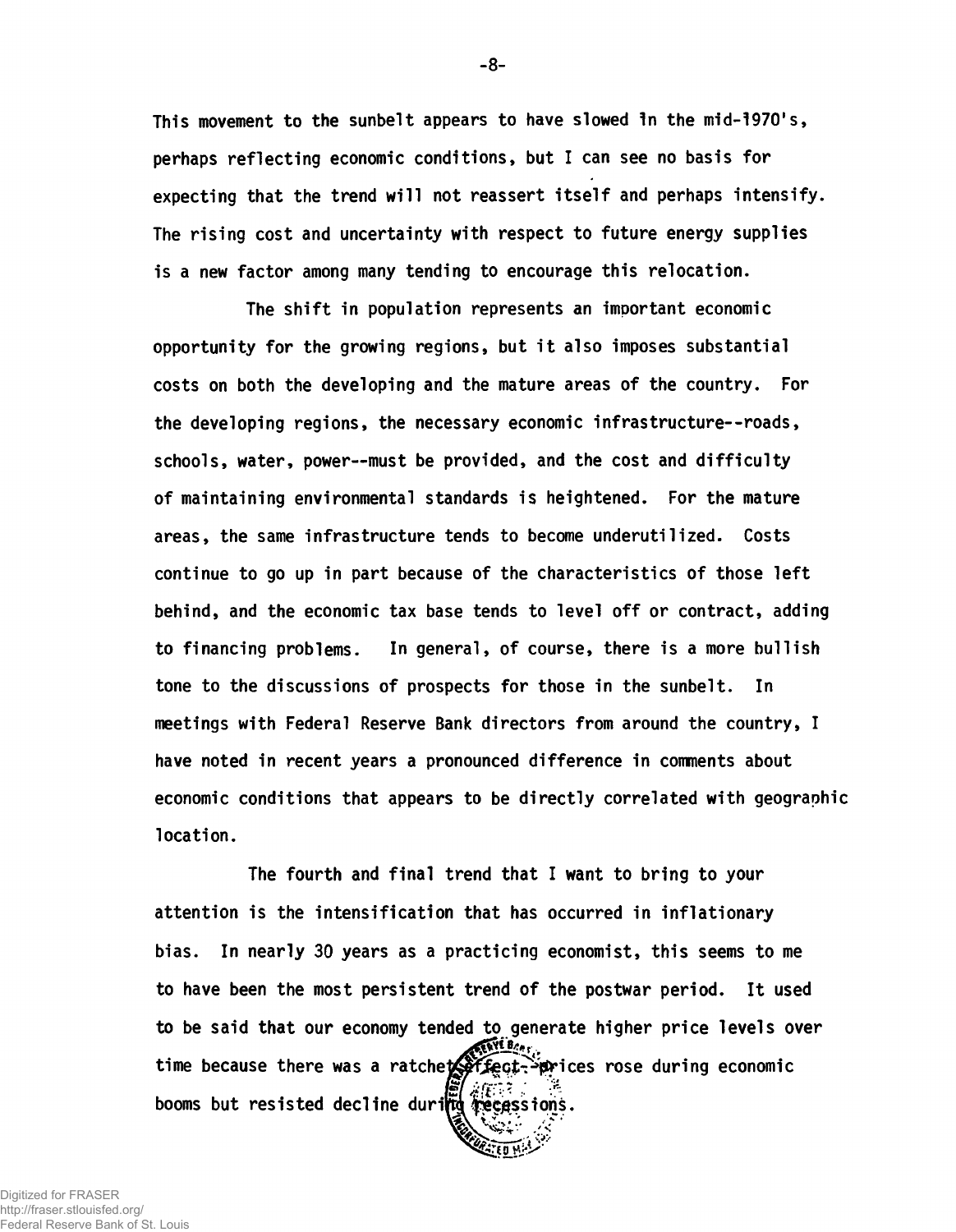Later it was thought that inflation at a  $2 - 3$  per cent rate could hardly be resisted, because of changes in income distribution and the tendency of wages to rise with past price increases as well as productivity. Now, as I stated earlier, the basic inflation rate is generally regarded as being in the 6— 6-1/2 per cent area, with little or no sign of moderation. I would note also that the problem is not ours alone--higher inflation rates have emerged and continue as major threats in virtually all developed economies.

What accounts for this ominous and persistent trend? The cycling upward of wages and prices— where wages rise to reflect past price increases and thereby force new price increases— is a major element in the problem. With compensation rising at about 8-1/2 per cent per year and productivity at about 2-1/2 per cent, the resulting 6 per cent increase in unit labor costs simply must be reflected in the price structure.

In addition, it seems to me that almost all institutional arrangements in the economy are geared to inflationary solutions to income distribution problems. Thus, minimum wage laws are escalated to keep pace with inflation, Social Security and some other retirement benefits are indexed to the cost of living, and public employees are given comparability increases without regard to productivity or value of output. Business policies, labor contract bargaining, and government programs are all set in terms of augmenting money income to maintain purchasing power, rather than attempting to achieve similar results in real terms by reducing costs and hence, price pressures. In part, too, the problem is social as well as economic. With better communications

-9-